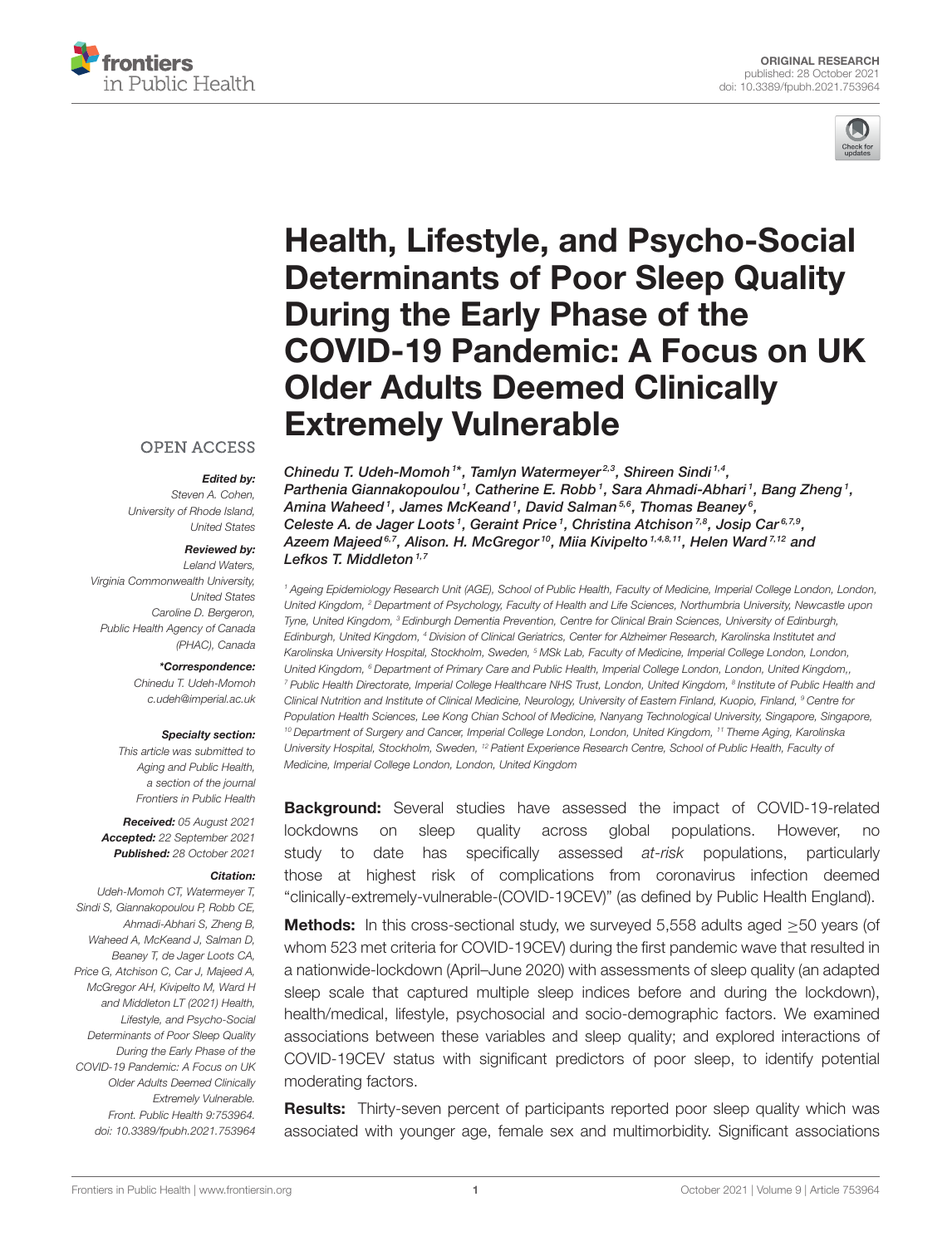with poor sleep included health/medical factors: COVID-19CEV status, higher BMI, arthritis, pulmonary disease, and mental health disorders; and the following lifestyle and psychosocial factors: living alone, higher alcohol consumption, an unhealthy diet and higher depressive and anxiety symptoms. Moderators of the negative relationship between COVID-19CEV status and good sleep quality were marital status, loneliness, anxiety and diet. Within this subgroup, less anxious and less lonely males, as well as females with healthier diets, reported better sleep.

**Conclusions:** Sleep quality in older adults was compromised during the sudden unprecedented nation-wide lockdown due to distinct modifiable factors. An important contribution of our study is the assessment of a "clinically-extremely-vulnerable" population and the sex differences identified within this group. Male and female older adults deemed COVID-19CEV may benefit from targeted mental health and dietary interventions, respectively. This work extends the available evidence on the notable impact of lack of social interactions during the COVID-19 pandemic on sleep, and provides recommendations toward areas for future work, including research into vulnerability factors impacting sleep disruption and COVID-19-related complications. Study results may inform tailored interventions targeted at modifiable risk factors to promote optimal sleep; additionally, providing empirical data to support health policy development in this area.

Keywords: sleep quality, COVID-19 lockdown, clinically extremely vulnerable older adults, modifiable factors, sex differences

# INTRODUCTION

The Coronavirus (COVID-19) pandemic still presents unprecedented global challenges. In the UK, the death toll surpassed, as of April 2021, 125,000 individuals [\(1\)](#page-9-0). Although the UK vaccination programme is underway [\(2\)](#page-9-1), the social and economic impacts of the pandemic, as well as the public health measures imposed, are likely to persist beyond the programme's success. Understanding the short- and long-term implications of COVID-19 and government-directed social distancing measures on health, psychosocial and lifestyle outcomes for individuals and society remains imperative. This is important for the population sub-set considered by NHS England to be "clinically extremely vulnerable" to COVID-19-related complications (COVID-19 CEV), due to pre-existing morbidity [\(3\)](#page-10-0). In the UK, these at-risk individuals were encouraged to "shield" during the first lockdown by not leaving their home, except for restricted purposes, such as medical appointments. A large majority of the at-risk population are older adults, mostly women [\(4\)](#page-10-1). However, men overall show higher COVID-related hospital admissions and death [\(5\)](#page-10-2), indicating sex/gender-differences in risk.

Sleep quality disturbances have been widely studied as key health consequences of the global pandemic, mostly in younger populations and in those subjected to social distancing measures [\(6\)](#page-10-3). Individual circumstances may vary as a function of age and, to date, there has been relatively little focus on sleep health during lockdowns in older adults [\(6\)](#page-10-3). Furthermore, there are no published data (to our knowledge) on the impact of sleep in atrisk (shielding) groups within a UK sample. This is surprising given that sleep quality correlates with health, psychosocial and cognitive outcomes [\(7\)](#page-10-4) and may accelerate the development of chronic multimorbidity in older adults [\(8\)](#page-10-5). Furthermore, shielding may engender greater social isolation, which, as we have previously shown, predicted adverse psychosocial outcomes in older adults during the first UK lockdown [\(9\)](#page-10-6). Social isolation has been associated with poorer sleep quality in this age-group [\(10\)](#page-10-7), particularly during the current pandemic [\(6\)](#page-10-3). Other health and lifestyle factors, such as diet [\(11\)](#page-10-8) and physical activity [\(12\)](#page-10-9) may also influence sleep parameters in older adults but have received less attention as possible modifiers in several COVID-19 sleep studies, to date.

The aim of this study is to provide a better understanding of COVID-19 restrictions upon sleep quality and its interaction with other pandemic-affected health and lifestyle outcomes in a UK sample of older adults that include "clinically extremely vulnerable" individuals. Greater knowledge of the pandemic implications for such individuals will inform health policies toward personalised interventions for sustained or enhanced health and well-being during current and future periods of restrictions and isolation, as well as into the recovery phase of the pandemic.

## METHODS

## Study Population

Study participants were recruited from the London based Cognitive Health in Ageing Register for Investigational and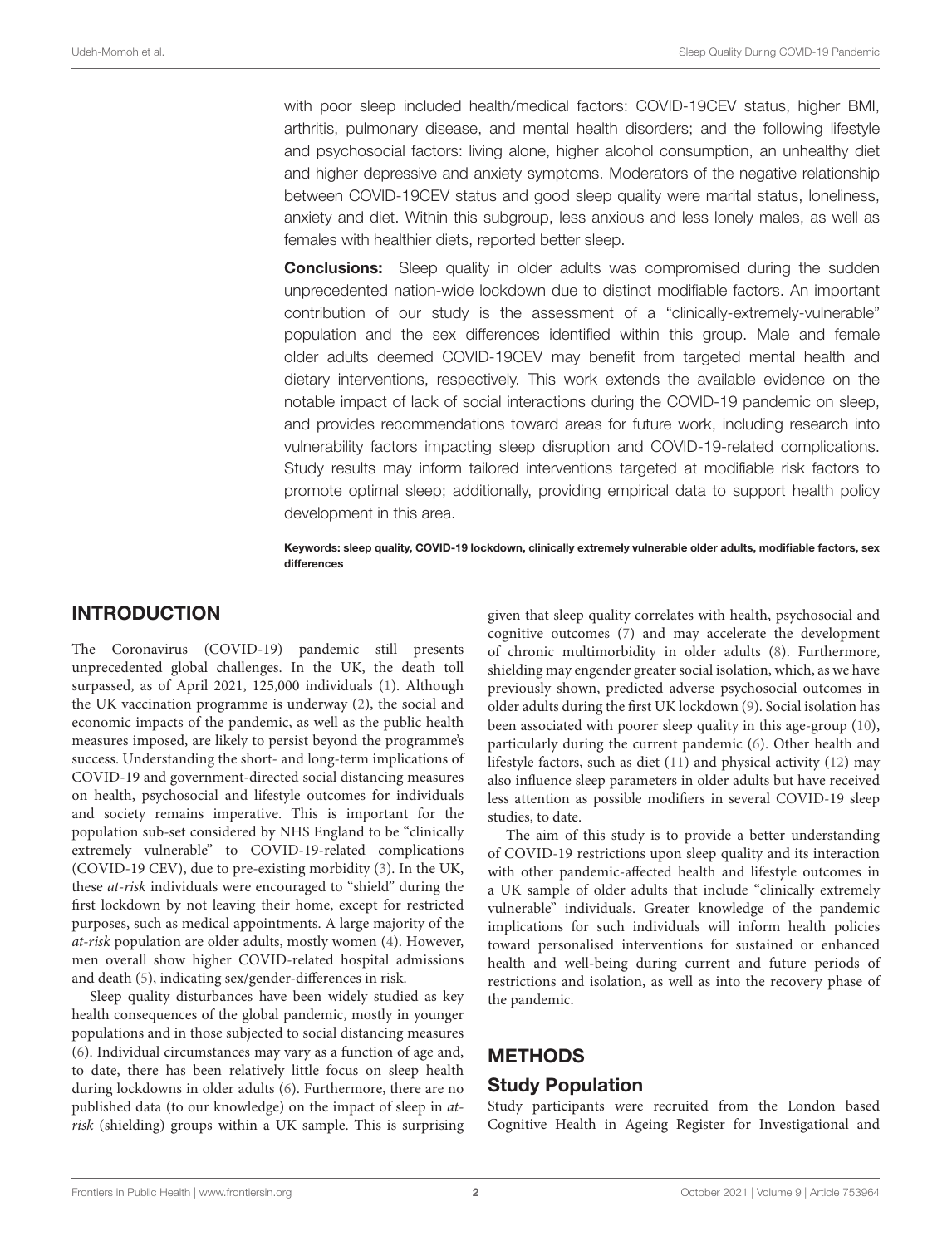Observational Trials (CHARIOT; 9) for participation in the CHARIOT COVID-19 Rapid Response (CCRR) Study. The CHARIOT Register was initiated in 2011 through collaborative efforts between GP practises across North and West London and Imperial College London. The register comprises ∼40,000 cognitively healthy older adults, aged 50–85 years, at time of recruitment [\(13\)](#page-10-10).

### Study Design and Assessments

The CCRR study was initiated at Imperial College London, UK, in early April 2020 less than a month after the sudden government-mandated nationwide lockdown. The study aimed to investigate the impact of the COVID-19 pandemic and associated social distancing measures on the mental and physical health of an older adult population. Data were collected via an online repeated survey administered at 6-weekly intervals, before reducing frequency to 3-monthly from September 2020. This cross-sectional investigation reports on the baseline CCRR study data collected during the first COVID-19 pandemic wave in the UK i.e., April–June 2020 [\(9\)](#page-10-6).

# Demographic, Lifestyle, General, and Mental Health Data

The exploratory variables and covariates included in the study analyses are described in **[Table 1](#page-3-0)**. In summary, general demographic data included age, sex (collected as "male," "female," or "prefer not to say"), marital status, self-isolation, ethnicity and employment status. Data on whether one was shielding and considered clinically extremely vulnerable (COVID-19CEV; 27) was included as primary exposure.

Reported medical comorbidities were computed into a "number of pre-existing conditions" variable, given notable impact on sleep quality [\(8\)](#page-10-5), and COVID-19 positivity status at time of survey was captured. Height and weight data were self-reported and used to calculate Body mass index (BMI), categorised according to the standard WHO criteria.

Lifestyle factors included smoking status, alcohol consumption and diet (described in **[Figure 1](#page-4-0)**). Physical activity level was collected using the International Physical Activity Questionnaire [IPAQ;[\(14\)](#page-10-11)].

We assessed self-reported loneliness via the question: "During the period of reduced social contact, have you experienced loneliness (felt isolated, with no companions)," with the following responses: "never," "rarely," "sometimes," "often" [obtained from the Centre for Epidemiologic Studies of Depression Scale, for work-free periods [\(15\)](#page-10-12)]. Depression and anxiety levels were measured via the Hospital Anxiety and Depression Scale (HADS), described as "Normal," "Borderline," or "Abnormal" with higher scale scores indicative of greater anxiety and depressive symptoms [\(16\)](#page-10-13).

# Sleep Quality (Study Outcome)

The Pittsburgh Sleep Quality Index (PSQI) is one of the most commonly used measures for assessing sleep disturbances in clinical and research settings [\(17\)](#page-10-14). In the CCRR study, the PSQI was modified to enable assessment of overall sleep quality and individual components before and during the first lockdown period (see Appendix for **[Supplementary Table 1](#page-9-2)**).

The Adapted-PSQI scale for the CCRR Study (PSQI-CCRR) scale consists of 8 self-reported items to compute four components (subdomains) of sleep latency (SL), sleep duration (SD), habitual sleep efficiency (HSE), and subjective sleep quality (SSQ). Each individual component yields scores ranging from 0 to 3, summed to generate a total score (i.e., global sleep-score) ranging from 0 to 12, with higher scores indicative of worse sleep quality.

## Statistical Analysis

Analyses were performed on a sub-sample of participants with complete sleep data, who undertook baseline CCRR assessments in the period from April to June 2020, corresponding to the first wave of the coronavirus pandemic, peak of case numbers, and fatalities and period of first national lockdown [\(9\)](#page-10-6).

Sample characteristics are described in relation to global sleep quality and poor sleep. Comparisons of global sleep quality scores with study characteristics were made using analysis of variance (ANOVA) or independent  $t$ -tests for the continuous measures and chi-squared tests for the categorical variables. Psychometric properties of the Adapted PSQI scale (PSQI-CCRR) were assessed using prescribed tests and indicators (**[Supplementary Table 2](#page-9-2)**).

Multivariable linear regression analyses adjusting for age, sex and number of pre-existing health conditions were used to independently evaluate associations of global sleep quality during the lockdown with socio-demographic (age, sex, ethnicity, marital/cohabitation status, employment status, COVID-19 positivity and COVID-19CEV status), health/medical (BMI, arthritis, COPD, mental health, neurological conditions, diabetes, high blood pressure and hypercholesterolaemia), lifestyle (alcohol, smoking, diet, and physical activity), psycho-social (loneliness and self-isolating), and mental health (depression and anxiety) factors.

Interactions of COVID-19CEV status with factors significantly associated with sleep quality during lockdown were explored to identify moderators of a hypothesised association of COVID-19CEV status and poor sleep. Sex-stratified analyses of significant moderators of the COVID-19CEV status—sleep quality association were also conducted to investigate potential differences in males and females, and further in relation to sleep quality prior to pandemic-associated lockdown.

All Statistical analyses were performed using STATA (Version 16.1).

# RESULTS

# Population Characteristics in Relation to COVID-19CEV Status and Sleep Quality

Characteristics of the overall CCRR participant population have been previously reported [\(9\)](#page-10-6). Our analysed sample consisted of CCRR study participants who had completed the sleep quality scale (PSQI-CCRR) from April to June 2020 (**[Supplementary Table 3](#page-9-2)**:  $N = 5,558$ ). Of these, 55% were females, 94% white, and cohort mean (± SD)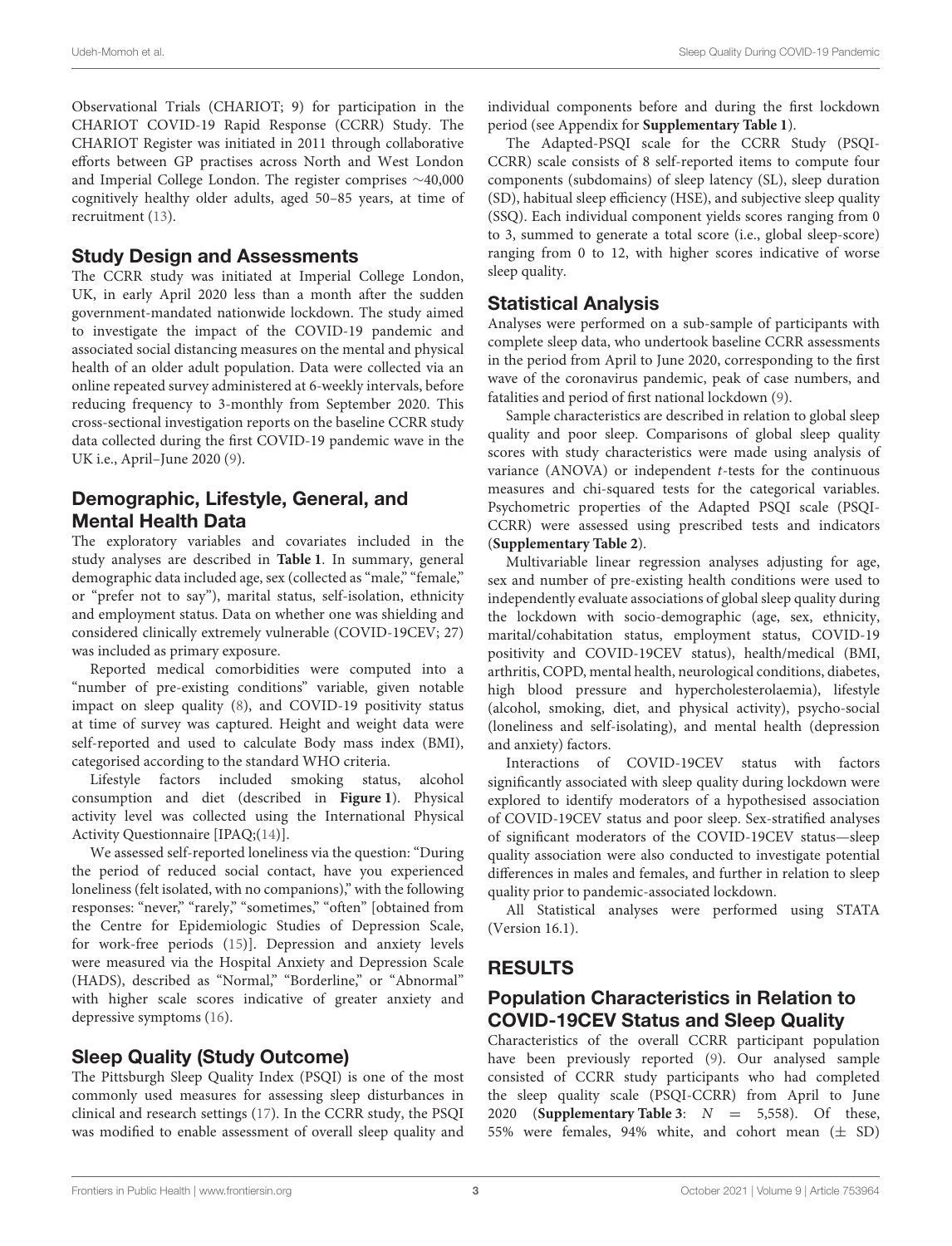<span id="page-3-0"></span>TABLE 1 | Population characteristics of study cohort (*n* = 5,558) in relation to COVID-19CEV status.

| <b>Characteristics</b>                | <b>Total number of participants</b> | Covid-19 CEV   | Non-COVID-19CEV          | р       |
|---------------------------------------|-------------------------------------|----------------|--------------------------|---------|
| Age (years) (mean $\pm$ SD)           | 5,518 (100)                         | $73.1 \pm 7.0$ | $70.5 \pm 7.3$           | < 0.001 |
| $<$ 70 $(n, %)$                       | 2,186 (39.6)                        | 136 (6.22)     | 2,050 (93.8)             | < 0.001 |
| $\geq$ 70 (n, %)                      | 3,332 (60.4)                        | 387 (11.6)     | 2,945 (88.4)             |         |
| Sex $(n, %)$                          | 5,551 (100)                         |                |                          |         |
| Male                                  | 2,504 (45.1)                        | 260 (10.4)     | 2,244 (89.6)             | 0.026   |
| Female                                | 3,047 (54.9)                        | 263 (8.6)      | 2,784 (91.4)             |         |
| Marital status $(n, %)$               | 5,554 (100)                         |                |                          |         |
| Married/living with partner           | 3,765 (67.8)                        | 323(8.6)       | 3,442 (91.4)             | 0.002   |
| Single/divorced/widowed               | 1,789 (32.2)                        | 200 (11.2)     | 1,589 (88.8)             |         |
| Ethnicity (n, %)                      | 5,542 (100)                         |                |                          |         |
| White                                 | 5,214 (94.1)                        | 489 (9.4)      | 4,725 (90.6)             | 0.786   |
| Asian/Middle Eastern                  | 164(3)                              | 19 (11.6)      | 145 (88.4)               |         |
| Black African/Caribbean               | 35(0.6)                             | 3(8.6)         | 32 (91.4)                |         |
| Mixed/other                           | 129(2.3)                            | 11(8.5)        | 118 (91.5)               |         |
| Self-isolating (n, %)                 | 5,554 (100)                         |                |                          |         |
| Yes                                   | 640 (11.5)                          | 129 (20.2)     | 511 (79.8)               | < 0.001 |
| No                                    | 4,914 (88.5)                        | 394 (8)        | 4,520 (92)               |         |
| <b>BMI</b> (n, %)                     | 5,558 (100)                         |                |                          |         |
| Underweight                           | 44 (0.8)                            | 4(9.1)         | 40 (90.9)                | 0.106   |
| Normal                                | 1,154 (20.8)                        | 100(8.7)       | 1,054 (91.3)             |         |
| Overweight                            | 671 (12.1)                          | 62(9.2)        | 609 (90.8)               |         |
| Obese                                 | 245 (4.4)                           | 35 (14.3)      | 210 (85.7)               |         |
| Physical activity (n, %)              | 5,558 (100)                         |                |                          |         |
| Low                                   | 452(8.1)                            | 52 (11.5)      | 400 (88.5)               | < 0.001 |
| Moderate                              | 1,956 (35.2)                        | 172 (8.8)      | 1,784 (91.2)             |         |
| High                                  | 2,581 (46.4)                        | 206(8)         | 2,375 (92)               |         |
| Employment $(n, %)$                   | 5,376 (100)                         |                |                          |         |
| Working from home                     | 960 (17.9)                          | 68(7.1)        | 892 (92.9)               | 0.004   |
| Keyworker                             | 184 (3.4)                           | 10(5.4)        | 174 (94.6)               |         |
| Retired/student                       | 3,932 (73.1)                        | 405 (10.3)     | 3,527 (89.7)             |         |
| Furloughed                            | 300(5.6)                            | 26 (8.7)       | 274 (91.3)               |         |
| Lockdown alcohol consumption $(n, %)$ | 4,577 (100)                         |                |                          |         |
| Less/same                             | 3,787 (82.7)                        | 336 (8.9)      | 3,451(91.1)              | 0.014   |
| More                                  | 790 (17.3)                          | 49 (6.2)       | 741 (93.8)               |         |
| Smoking status (n, %)                 | 5,554 (100)                         |                |                          |         |
| Yes                                   | 178 (3.2)                           | 25 (14)        | 153 (86)                 | 0.032   |
| No                                    | 5,376 (96.8)                        | 498 (9.3)      | 4,878 (90.7)             |         |
| Lockdown diet (n, %)                  | 5,554 (100)                         |                |                          |         |
|                                       |                                     |                |                          | 0.001   |
| Always healthy<br>Healthy now         | 4,443(80)                           | 404 (9.1)      | 4,039 (90.9)             |         |
|                                       | 619 (11.1)                          | 49 (8)         | 570 (92)                 |         |
| Unhealthy now                         | 289 (5.2)                           | 38 (13.1)      | 251 (86.8)<br>171 (84.2) |         |
| Always unhealthy                      | 203 (3.6)                           | 32 (15.8)      |                          |         |
| Loneliness $(n, %)$                   | 5,547 (100)                         |                |                          |         |
| Not ever/rarely                       | 4,038 (72.8)                        | 365(9)         | 3,673(91)                | 0.204   |
| Sometimes                             | 1,168 (21.1)                        | 116 (9.9)      | 1,052 (90.1)             |         |
| Often                                 | 341(6.1)                            | 40 (11.7)      | 301 (88.3)               |         |
| Depression $(n, %)$                   | 5,548 (100)                         |                |                          |         |
| Normal                                | 5,041 (90.9)                        | 447 (8.9)      | 4,594 (91.1)             | < 0.001 |
| <b>Borderline</b>                     | 368 (6.6)                           | 55 (15)        | 313 (85)                 |         |
| Abnormal                              | 139(2.5)                            | 20 (14.4)      | 119 (85.6)               |         |

*(Continued)*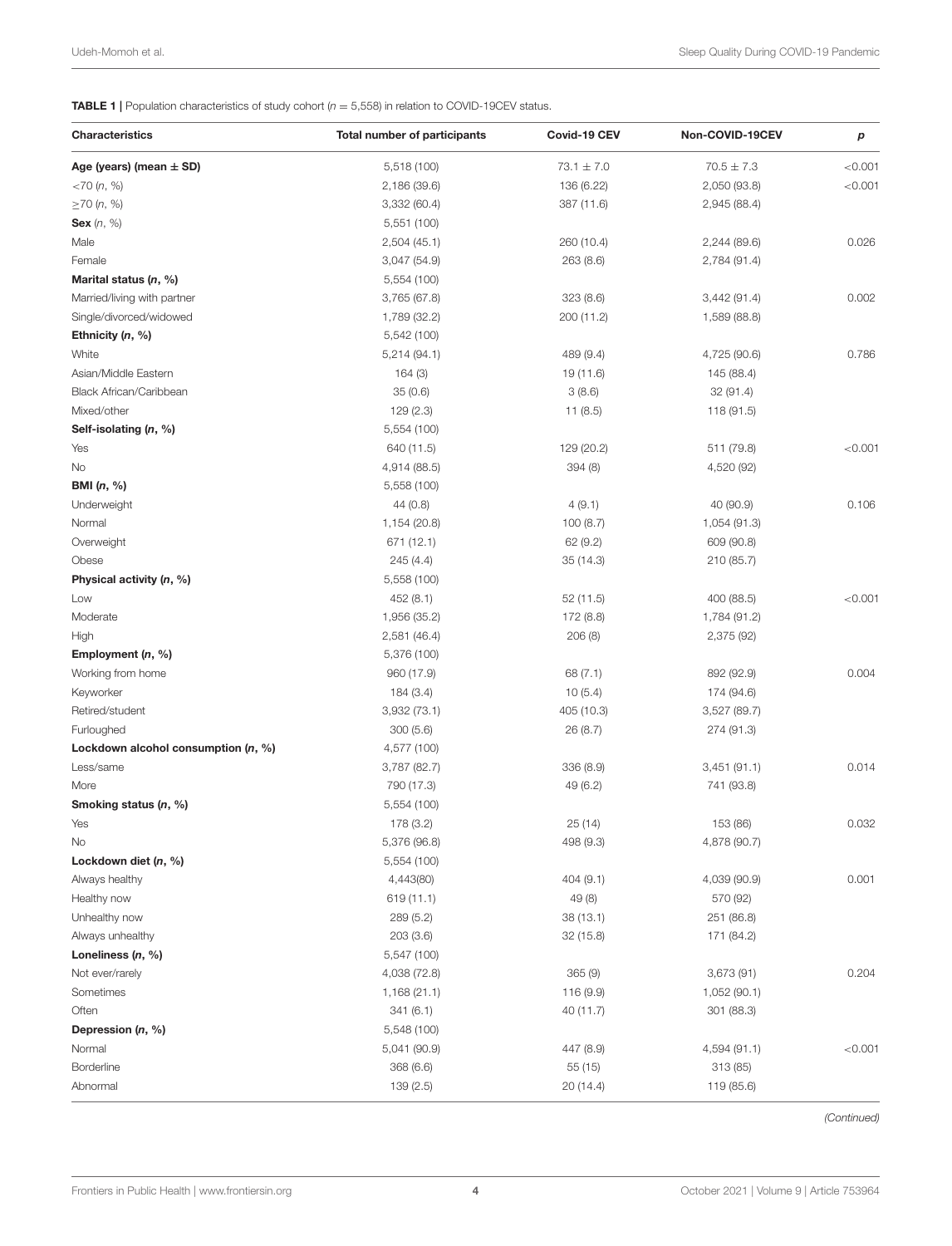#### TABLE 1 | Continued

| <b>Characteristics</b>                     | Total number of participants | Covid-19 CEV    | Non-COVID-19CEV | р       |  |
|--------------------------------------------|------------------------------|-----------------|-----------------|---------|--|
| Depression score (mean $\pm$ SD)           | 5,548 (100)                  | $3.86 \pm 3.42$ | $3.12 \pm 2.85$ | < 0.001 |  |
| Anxiety (n, %)                             | 5,548 (100)                  |                 |                 |         |  |
| Normal                                     | 4,707 (84.8)                 | 421 (8.9)       | 4,286 (91.1)    | 0.004   |  |
| <b>Borderline</b>                          | 544 (9.8)                    | 58 (10.7)       | 486 (89.3)      |         |  |
| Abnormal                                   | 297(5.3)                     | 43 (14.5)       | 254 (85.5)      |         |  |
| Anxiety score (mean $\pm$ SD)              | 5,548 (100)                  | $4.66 \pm 3.89$ | $4.14 \pm 3.35$ | < 0.001 |  |
| Chronic comorbidities (n, %)               | 5,558 (100)                  |                 |                 |         |  |
| 2 or less                                  | 5,131 (92.3)                 | 425(8.3)        | 4,706 (91.7)    | < 0.001 |  |
| More than 2                                | 424 (7.7)                    | 98 (23)         | 329 (77)        |         |  |
| Sleep quality during lockdown $(n, \%)$    | 5,558 (100)                  |                 |                 |         |  |
| Good Sleep                                 | 3,483(62.7)                  | 313(9)          | 3,170(91)       | 0.161   |  |
| Poor Sleep                                 | 2,075 (37.3)                 | 210(10.1)       | 1,865 (89.9)    |         |  |
| Global sleep quality score (mean $\pm$ SD) | 5,558 (100)                  | $3.58 \pm 2.91$ | $3.28 \pm 2.59$ | 0.01    |  |

|                                    | <b>Description of Variables</b>                                                                                                                                                                                                                                                                                                                                                                                      |
|------------------------------------|----------------------------------------------------------------------------------------------------------------------------------------------------------------------------------------------------------------------------------------------------------------------------------------------------------------------------------------------------------------------------------------------------------------------|
| Sociodemographic Factors           |                                                                                                                                                                                                                                                                                                                                                                                                                      |
| <b>General Demographic Factors</b> | Age, Sex (Data collected as 'Male', 'Female' or 'Prefer not to say'), Marital Status, Self-Isolation, Ethnicity and Employment<br>status                                                                                                                                                                                                                                                                             |
| <b>Health Factors</b>              | Medical comorbidities (Arthritis, COPD, High BloodPressure, Hypercholesterolemia, Mental health conditions, Neurological<br>disorders), shielding and extremely clinically vulnerable, COVID testing and its outcome                                                                                                                                                                                                 |
| <b>Body mass index (BMI)</b>       | Calculated via utility of weight in kilograms divided by the square of height and categorised according to the standard WHO<br>criteria                                                                                                                                                                                                                                                                              |
| <b>Lifestyle Factors</b>           |                                                                                                                                                                                                                                                                                                                                                                                                                      |
| <b>Smoking status</b>              | Current smoker versus non-smoker                                                                                                                                                                                                                                                                                                                                                                                     |
| <b>Alcohol consumption</b>         | Collected as units per week                                                                                                                                                                                                                                                                                                                                                                                          |
| <b>Dietary status</b>              | Collected via questions: "Since the lockdown, are you managing to keep a healthy diet, for example, eating fresh fruits and<br>vegetables?", with the following options: "No change from usual - already had a healthy diet", "No change from usual - my<br>diet isn't very healthy", "My diet has become more healthy", "My diet was healthy before but has got worse since lockdown".                              |
| <b>Physical activity</b>           | Collected via the International Physical Activity Questionnaire (IPAQ), short form. Includes a question each on duration and<br>frequency spent sitting, walking, partaking in moderate activities and vigorous activities. Validated for use among older<br>populations, including within the United Kingdom                                                                                                        |
| <b>Mental health</b>               |                                                                                                                                                                                                                                                                                                                                                                                                                      |
| <b>Loneliness</b>                  | Measured via the following question: "During the period of reduced social contact, have you experienced loneliness (felt<br>isolated, with no companions)", with the following responses: "never", "rarely", "sometimes", "often". The loneliness<br>question was obtained from the Centre for Epidemiologic Studies of Depression Scale, for work-free periods                                                      |
| <b>Depression and Anxiety</b>      | Levels assessed with the self-reporting Hospital Anxiety and Depression Scale (HADS). The tool includes 7 questions on<br>feelings relating to anxiety and 7 relating to depression, rated on a 4-level Likert scale from "most of the time" to "not at all"<br>or similar. HADS is a widely used tool with face validity for use in an older population.                                                            |
| <b>Study Outcome</b>               |                                                                                                                                                                                                                                                                                                                                                                                                                      |
| Sleep quality                      | Adapted-PSQI scale for the CCRR Study (PSQI-CCRR). Consists of 8 self-reported items to compute four components<br>(subdomains) of Sleep latency (SL), sleep duration (SD), Habitual sleep efficiency (HSE) and subjective sleep quality (SSQ).<br>Scores range from 0 to 3 and are summed to yield a total score (i.e. global score) ranging from 0 to 12, with higher scores<br>indicative of worse sleep quality. |

<span id="page-4-0"></span>age was 71  $\pm$  7.3 years. During lockdown, the mean (± SD) global PSQI-CCRR score was 3.3 ± 2.6, with the 37% participants who scored >3 categorised as poor sleepers. Most participants were married (68%), not self-isolating (88%) and retired (71%). About 8% of participants had more than two chronic diseases and up to 27% reported feeling lonely often or sometimes (**[Supplementary Table 2](#page-9-2)**).

Overall, 9% of the cohort were CEV (523 out of 5,558). Comparisons between participants deemed high vs. low risk of COVID-19 complications revealed that those in the COVID-19CEV group were more likely to be older, had higher depression and anxiety scale scores, as well as higher global PSQI-CCRR scores, indicative of poorer sleep quality (**[Table 1](#page-3-0)**). Similarly, the proportion of COVID-19CEV individuals was higher among males, smokers, those who drank less during lockdown and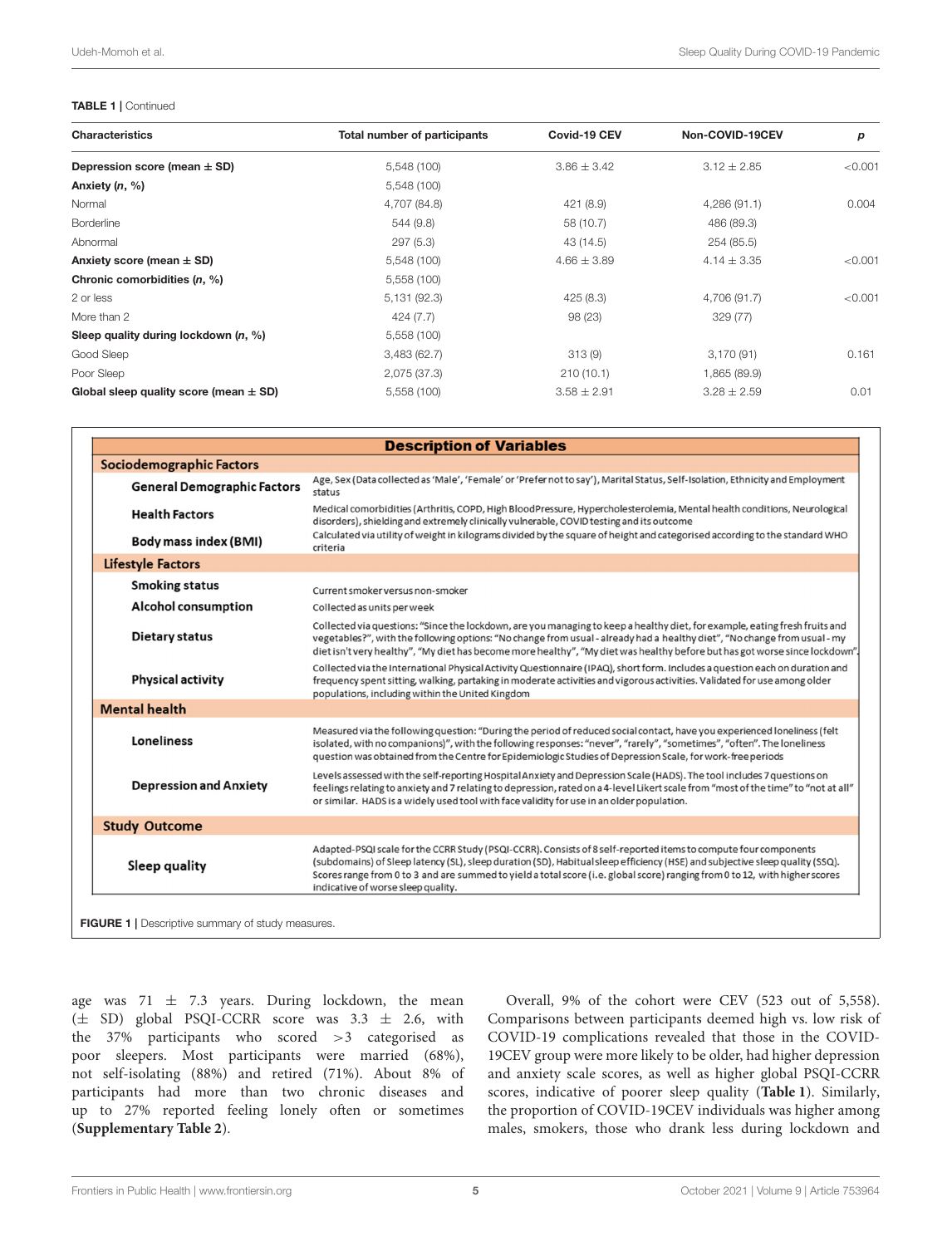were retired. Significantly higher numbers of COVID-19CEV participants had low lockdown physical activity, suffered from more than two chronic conditions, and reported unhealthy diets during lockdown (**[Table 1](#page-3-0)**).

No significant differences were noted across ethnicity, BMI or loneliness groups (**[Table 1](#page-3-0)**).

# Factors Associated With Poor Sleep Quality During COVID-19 Lockdown

Poor sleep quality during lockdown was significantly associated with being in the CEV group (β = 0.35, 95% CI: 0.11–0.58). The association persisted but marginally attenuated, after adjusting for confounders including health and lifestyle determinants of sleep disturbances (β = 0.30, 95% CI: 0.02–0.58) (**[Table 2](#page-5-0)**). Correspondingly, participants who were not married or cohabiting with a partner as well as those who had higher BMI scores and sufferers of arthritis, COPD or mental health disorders were more likely to report sleeping poorly during the COVID-19 lockdown (see **[Table 2](#page-5-0)**). Participants who consumed more alcohol (β = 0.35, 95% CI: 0.15–0.55) and had unhealthy diets (β  $= 0.97, 95\%$  CI: 0.73–1.21) during the early COVID-19 lockdown also reported poorer sleep. Physical activity and smoking status were not significantly associated with sleep quality during the lockdown (**[Table 2](#page-5-0)**). In relation to psychosocial factors (measures of loneliness and isolation), participants who reported "not ever/rarely" or "sometimes" feeling lonely, as well as those who were not self-isolating were more likely to report sleeping better during the lockdown. On the other hand, anxiety, and depressive symptoms were significantly associated with poorer sleep ( $\beta$  = 0.22, 95% CI: 0.21–0.25 and  $\beta$  = 0.23, 95% CI: 0.21–0.25, respectively). Neither ethnicity, employment status, COVID-19 test positivity nor pre-existing health conditions like diabetes, high blood pressure, asthma, hypercholesterolemia and neurological conditions, were significantly associated with sleep quality (**[Table 2](#page-5-0)**).

# Poor Sleep Quality During Lockdown Among Older Adults at Low and High Risk of Adverse Outcomes Due to COVID-19 (COVID-19CEV Status)

Effect-modification of the positive association between COVID-19CEV status and poorer lockdown sleep quality revealed significant interaction effects for marital status, loneliness, anxiety, and diet (**[Table 3A](#page-6-0)**). We found that being married, less lonely, reporting lower symptoms of anxiety and a healthy diet during lockdown significantly attenuated the positive association between COVID-19CEV status and poor sleep quality (p-value for interaction <0.05) (**[Table 3A](#page-6-0)**). Sub-group analyses in relation to COVID-19CEV status revealed that the previously noted significant positive relationship between good sleep quality with having a healthy diet during lockdown, not ever or rarely feeling lonely and being less anxious during lockdown was more pronounced among COVID-19CEV participants (Diet: Low risk  $β = -0.82$ , 95% CI:  $-1.08$ ,  $-0.57$  and High risk  $β = -1.77$ , 95% CI: −2.48, −1.06; Loneliness: Low risk  $β = −0.74$ , 95% CI: −1.07,  $-0.42$  and High risk  $\beta = -2.14$ , 95% CI:  $-3.12$ ,  $-1.15$ ; Anxiety:

<span id="page-5-0"></span>TABLE 2 | Factors associated with sleep quality during the early COVID-19 lockdown (April–June 2020).

#### Outcome: global sleep quality

| <b>Variables</b>                                 | $\beta$   | 95% CI       |
|--------------------------------------------------|-----------|--------------|
| Covid risk, ref. low #                           |           |              |
| High                                             | $0.35***$ | [0.11, 0.58] |
| <b>BMI</b>                                       | $0.31*$   | [0.01, 0.06] |
| Self-isolating, ref. no                          |           |              |
| Yes                                              | $0.25*$   | [0.03, 0.46] |
| Marital status, ref. married/living with partner |           |              |
| Single/divorced/widowed                          | $0.21**$  | [0.06, 0.36] |
| Alcohol consumption, ref. Less/same              |           |              |
| More                                             | $0.35***$ | [0.15, 0.55] |
| Diet, ref. Healthy                               |           |              |
| Unhealthy                                        | $0.97***$ | [0.73, 1.21] |
| Loneliness code score now, ref. Not Ever/Rarely  |           |              |
| Often                                            | $1.72***$ | [1.44, 2.00] |
| Sometimes                                        | $0.81***$ | [0.65, 0.98] |
| Depression, ref. normal                          |           |              |
| <b>Borderline</b>                                | $1.45***$ | [1.18, 1.72] |
| Abnormal                                         | $2.41***$ | [1.98, 2.84] |
| Anxiety, ref. normal                             |           |              |
| <b>Borderline</b>                                | $1.19***$ | [0.96, 1.42] |
| Abnormal                                         | $2.22***$ | [1.93, 2.52] |
| <b>Depression score</b>                          | $0.23***$ | [0.21, 0.25] |
| <b>Anxiety score</b>                             | $0.23***$ | [0.21, 0.25] |

*All models Adjusted for sex*\*\*\**, age*\*\*\**, number of risk factors* \*\*\**; # Model Adjusted for sex*\*\*\**, age*\*\*\**, number of risk factors* \*\*\* + *Arthritis: Yes (*β = *0.36, 95% CI:0.17 to 0.55)*\*\*\* *, Diabetes: yes (*β = *0.14, 95% CI:0.17 to 0.45), Physical Activity: Mets (*β = −*0.0000127, 95% CI:*−*0.000364 to 0.00011), High BP (*β = *0.12, 95% CI*−*0.05 to 0.29), Covid-19 positivity status (*β = *0.51, 95% CI:*−*0.57 to 1.59), Hypercholesterolemia (*β = *0.03, 95% CI:*−*0.15 to 0.21), Neurological illness (*β = *0.18, 95% CI:*−*0.58 to 0.95), Mental Health conditions (β = 0.64, 95% CI:0.19 to 1.10)*<sup>\*\*</sup>, *COPD (β = 0.49, 95% CI:0.07 to 0.92)*<sup>\*</sup>, *Employment status: Unemployed (Retired), ref. Employed (WFH) (*β = *0.19, 95% CI:*−*0.01 to 0.39), Ethnicity: Black African/Caribbean, ref. White (*β = *0.58, 95% CI:*−*0.39 to 1.50), and Smoking: Yes (*β = *0.22, 95% CI:*−*0.61 to 0.17).* β *refers to unit increases in the outcome and the relation to changes in the investigated predictor variable. Significance at* \**p* < *0.05,* \*\**p* < *0.01,* \*\*\**p* < *0.001.*

Low risk  $β = -0.22$ , 95% CI:  $-0.24$ ,  $-0.20$  and High risk  $β =$ −0.30, 95% CI: −0.35, −0.23; All P < 0.01). The beneficial effect of being married/cohabiting with a partner was only significant among COVID-19CEV participants (β for low risk=  $-0.15$ , 95% CI:  $-0.30$ , 0.01,  $p = 0.07$ ; β for high risk =  $-0.78$ , CI:  $-1.31$ , −0.25, p = 0.004) (**[Table 3B](#page-6-1)**).

Modification by depression and self-isolation status was only marginally significant (p-values for interaction: 0.09 and 0.07 respectively). Conversely, the significant positive association between COVID-19CEV status and worsened sleep quality was not moderated by alcohol consumption during lockdown or BMI (p-value for interaction >0.1) (see **[Table 3A](#page-6-0)**).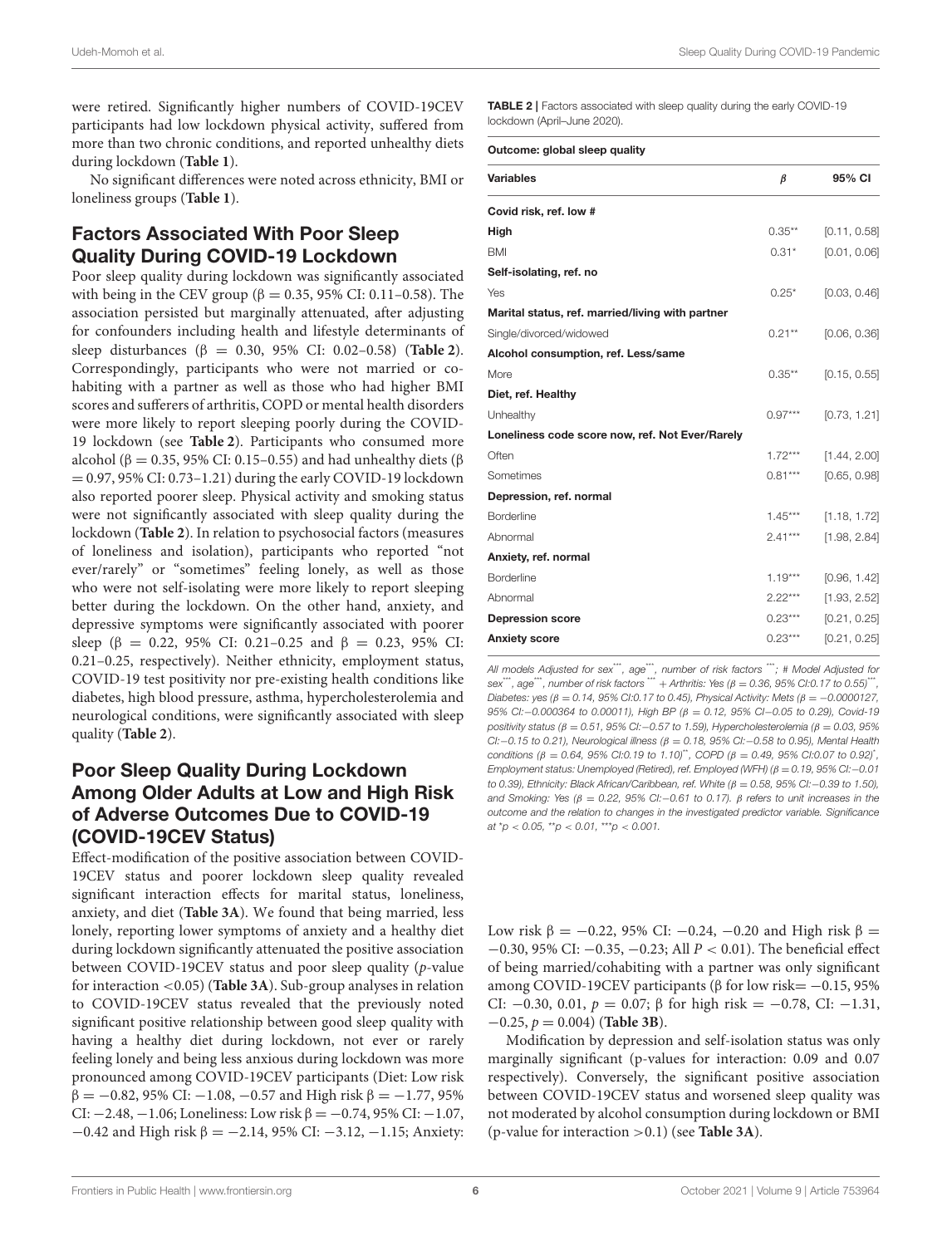<span id="page-6-0"></span>TABLE 3A | Moderators of the association between COVID-19CEV status and sleep quality during lockdown.

|                                                   | <b>Outcome: Global sleep quality</b> |                    |       |  |  |
|---------------------------------------------------|--------------------------------------|--------------------|-------|--|--|
| <b>Variables</b>                                  | β                                    | 95% CI             | P     |  |  |
| Covid risk*Self isolating, ref low                |                                      |                    |       |  |  |
| High risk: Self-isolating                         | $-0.513$                             | $[-1.078, 0.052]$  | 0.075 |  |  |
| Covid risk*Marital status, ref. low               |                                      |                    |       |  |  |
| High risk: Single/divorced                        | 0.472                                | $[-0.006, -0.952]$ | 0.053 |  |  |
| Covid risk*Lockdown alcohol consumption, ref. low |                                      |                    |       |  |  |
| High risk: More alcohol consumption               | 0.006                                | $[-0.789, 0.801]$  | 0.988 |  |  |
| Covid risk*BMI, ref. low                          |                                      |                    |       |  |  |
| High risk: BMI                                    | 0.042                                | $[-0.033, 0.117]$  | 0.272 |  |  |
| Covid risk*Diet                                   |                                      |                    |       |  |  |
| High risk: Unhealthy diet                         | 0.962                                | [0.267, 1.656]     | 0.007 |  |  |
| Covid risk*Loneliness, ref. low                   |                                      |                    |       |  |  |
| High risk: Often                                  | 1.539                                | [0.661, 2.417]     | 0.001 |  |  |
| High risk: Sometimes                              | 0.179                                | $[-0.376, 0.736]$  | 0.526 |  |  |
| Covid risk*Depression score, ref. low             |                                      |                    |       |  |  |
| High risk: Depression score                       | 0.056                                | $[-0.011, 0.123]$  | 0.103 |  |  |
| Covid risk and anxiety score, ref. low            |                                      |                    |       |  |  |
| High risk: Anxiety score                          | 0.069                                | [0.0109, 0.127]    | 0.020 |  |  |

*Models Adjusted for sex*\*\*\**, age*\*\*\**, number of risk factors*\*\*\**.*

<span id="page-6-1"></span>TABLE 3B | Associations of significant moderators of the COVID-19ECV status—sleep quality relationship, among the COVID-19ECV groups.

|                                                  | Outcome: global sleep quality |              |         |                  |                 |         |  |
|--------------------------------------------------|-------------------------------|--------------|---------|------------------|-----------------|---------|--|
|                                                  | Covid-19 ECV                  |              |         | Non-COVID-19 ECV |                 |         |  |
| <b>Variables</b>                                 | $\beta$                       | 95% CI       | P       | β                | 95% CI          | P       |  |
| Marital status, ref. married/living with partner |                               |              |         |                  |                 |         |  |
| High risk: Single/divorced                       | 0.78                          | [0.25, 1.31] | 0.004   | 0.15             | $[-0.11, 0.30]$ | 0.069   |  |
| Lockdown diet, ref. healthy diet                 |                               |              |         |                  |                 |         |  |
| High risk: Unhealthy diet                        | 1.77                          | [1.65, 2.48] | < 0.001 | 0.82             | [0.67, 0.96]    | < 0.001 |  |
| Loneliness, ref. not ever/rarely                 |                               |              |         |                  |                 |         |  |
| High risk: Sometimes                             | 1.03                          | [0.45, 1.60] | 0.001   | 0.79             | [0.61, 0.96]    | < 0.001 |  |
| High risk: Often                                 | 3.17                          | [2.26, 4.08] | < 0.001 | 1.53             | [1.23, 1.83]    | < 0.001 |  |
| <b>Anxiety score</b>                             | 0.29                          | [0.23, 0.35] | < 0.001 | 0.22             | [0.20, 0.24]    | < 0.001 |  |

*Models Adjusted for sex*\*\*\**, age*\*\*\**, number of risk factors*\*\*\**.*

# Sex Differences in Sleep Quality During Lockdown Among Older Adults at High vs. Low Risk of COVID-19-Related **Complication**

In sex-stratified analyses, comparing interaction effect of COVID-19CEV status and modifiable factors (diet, anxiety, marital status and loneliness) with sleep, reporting that "not ever/rarely" feeling lonely and being less anxious were associated with better sleep quality (β = -2.94, 95% CI: -4.56, -1.37), with the interaction term being statistically significant for COVID-19 CEV males only (β = -0.10, 95%CI: -0.19, -0.02). Furthermore, the moderating effect of being married/cohabiting was only marginally significant in males ( $β = -0.70$ , 95%CI:  $-1.45$ ,  $-0.04$ ;  $p = 0.064$ ). On the contrary, the interaction of healthy diet and COVID-19CEV in relation to better sleep quality was only significant among females ( $\beta = -1.16$ , 95% CI: -2.14, −0.19; **[Table 4](#page-7-0)**).

# **DISCUSSION**

The last year has witnessed significant global COVID-19 pandemic-related deaths and disabilities. Yet the impact of the pandemic on sleep quality, a significant risk factor for poor cognitive outcomes and gross morbidities in older adults [\(7,](#page-10-4) [8\)](#page-10-5)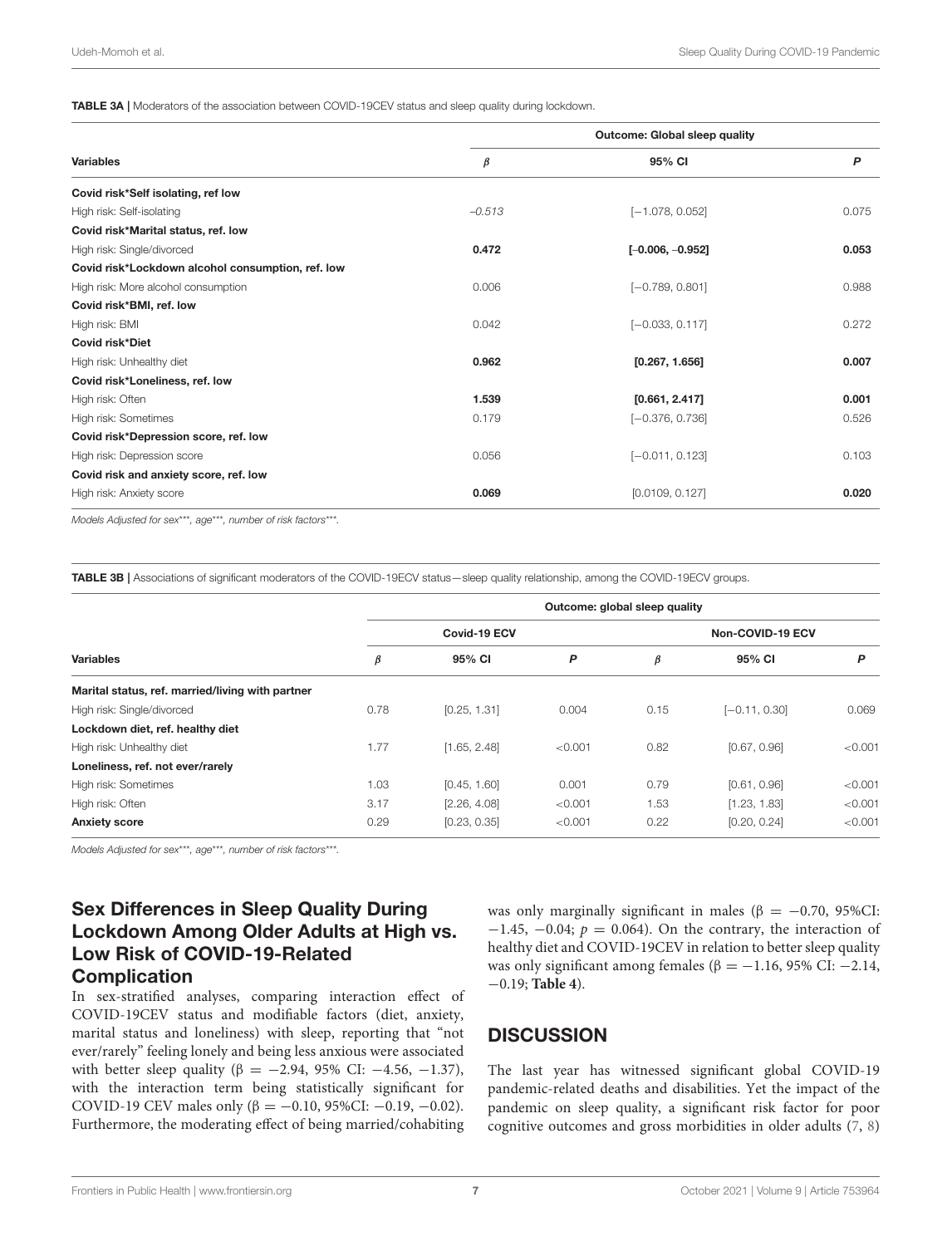<span id="page-7-0"></span>TABLE 4 | Sex-stratified analysis showing modification of relationship between COVID-19CEV status and sleep quality during lockdown, by distinct lifestyle and psychosocial predictors of sleep, in males and females.

| <b>Variables</b>                    |      | Outcome: global sleep quality |         |      |                 |       |  |  |
|-------------------------------------|------|-------------------------------|---------|------|-----------------|-------|--|--|
|                                     |      | <b>Males</b>                  |         |      | <b>Females</b>  |       |  |  |
|                                     | β    | 95% CI                        | P       | β    | 95% CI          | P     |  |  |
| Covid risk*Marital status, ref. low |      |                               |         |      |                 |       |  |  |
| High risk: Single/divorced          | 0.70 | $[-0.04, 1.45]$               | 0.064   | 0.50 | $[-0.18, 1.18]$ | 0.147 |  |  |
| Covid risk*Diet                     |      |                               |         |      |                 |       |  |  |
| High risk: Unhealthy diet           | 0.74 | $[-0.25, 1.72]$               | 0.142   | 1.16 | [0.19, 2.14]    | 0.020 |  |  |
| Covid risk*Loneliness, ref. low     |      |                               |         |      |                 |       |  |  |
| High risk: Sometimes                | 0.42 | $[-0.40, 1.24]$               | 0.312   | 0.04 | $[-0.73, 0.81]$ | 0.917 |  |  |
| <b>HIGH RISK: Often</b>             | 2.94 | [1.32, 4.56]                  | < 0.001 | 1.12 | [0.03, 2.20]    | 0.058 |  |  |
| Covid risk*Anxiety score, ref. low  |      |                               |         |      |                 |       |  |  |
| High risk: Anxiety score            | 0.10 | [0.02, 0.19]                  | 0.020   | 0.06 | $[-0.02, 0.14]$ | 0.173 |  |  |

*Models Adjusted for sex*\*\*\**, age*\*\*\**, number of risk factors*\*\*\**.*

remains largely unknown, particularly for groups at highest risk of medical complications due to COVID-19.

Here we provide the first systematic investigation of sleep quality among UK older adults during the first pandemic wave that featured a complete unparalleled nation-wide lockdown, with a focus on individuals at highest risk of COVID-19-related complications, defined as "clinically extremely vulnerable" or COVID-19CEV [\(3\)](#page-10-0).

We found that younger participants, females, and those with multimorbidity had poorer sleep quality during lockdown. In addition, sleep quality during the lockdown was poorer among COVID-19 CEV participants, those with higher BMI, those living alone, and among participants suffering from arthritis, COPD or mental health disorders. Of several lifestyle factors investigated, higher alcohol consumption and unhealthy diet were associated with poor sleep during lockdown, whereas no association was observed with smoking and physical activity, during the first lockdown. Of the psychosocial factors, "never or rarely" feeling lonely, and not self-isolating were associated with better sleep quality, whereas higher levels of anxiety and depressive symptoms were associated with poor sleep.

Factors that attenuated the notable positive association between COVID-19CEV status and poor sleep quality included being married or cohabiting with a partner, having a healthy diet during lockdown, never or rarely feeling lonely and having lower levels of anxiety symptoms. Older adults with good sleep quality prior to lockdown were most likely to report poor sleep during lockdown if they had unhealthy diets (**[Supplementary Table 4](#page-9-2)**). Also, pre-lockdown good sleep quality was maintained during the lockdown among married or cohabiting participants (**[Supplementary Table 4](#page-9-2)**). Sub-group analysis by sex showed that "never" or "rarely" feeling lonely and lower anxiety symptoms were associated with better sleep quality, and that the associations were most pronounced for males with COVID-19CEV status. Among COVID19-CEV

females, healthier diet promoted better sleep quality (see **[Figure 2](#page-8-0)**).

Our study supports previous reports, suggesting the development of sleep disturbances during the pandemic among females, those with chronic illnesses, higher stress levels, higher alcohol consumption, loneliness and depressive symptoms [\(6,](#page-10-3) [18\)](#page-10-15). We noted that higher alcohol consumption was associated with poor sleep quality; indeed, high alcohol consumption disrupts sleep architecture and compromises sleep quality, though relationships may be bi-directional [\(19\)](#page-10-16). Findings surrounding the role of a healthy diet are in line with recent evidence suggesting that healthier dietary patterns (e.g., a Mediterranean diet) are associated with better sleep quality [\(20\)](#page-10-17). Lifestyle factors, such as alcohol consumption and diet, are arguably more amenable to self-management (thus "more" modifiable), compared with psychosocial factors, such as loneliness and mood, during periods of social restrictions. Therefore, results suggest a potential avenue for intervention to improve sleep quality during lockdowns or periods of self-isolation. Although physical activity can improve sleep quality [\(21\)](#page-10-18), in the current study, due to lockdown measures, the limited variability in exercise levels may has precluded the assessment of such associations. Our results are also consistent with findings showing that individuals with pre-existing health conditions are more likely to experience sleep disturbances during the lockdown [\(22\)](#page-10-19). Within the co-morbidities recorded in our study, patients with arthritis, COPD or a mental health disorder were more likely to report poor sleep during lockdown, highlighting possible vulnerabilities for these conditions. Our findings are novel in demonstrating that older adults who are at risk of complications related to COVID-19 are particularly susceptible to having poor sleep. Following the introduction of lockdown measures, good sleep quality was noted in high-risk participants who were married or cohabiting, had healthy diet, felt less lonely or anxious during lockdown (**[Supplementary Table 4](#page-9-2)**). The protective effects of marriage/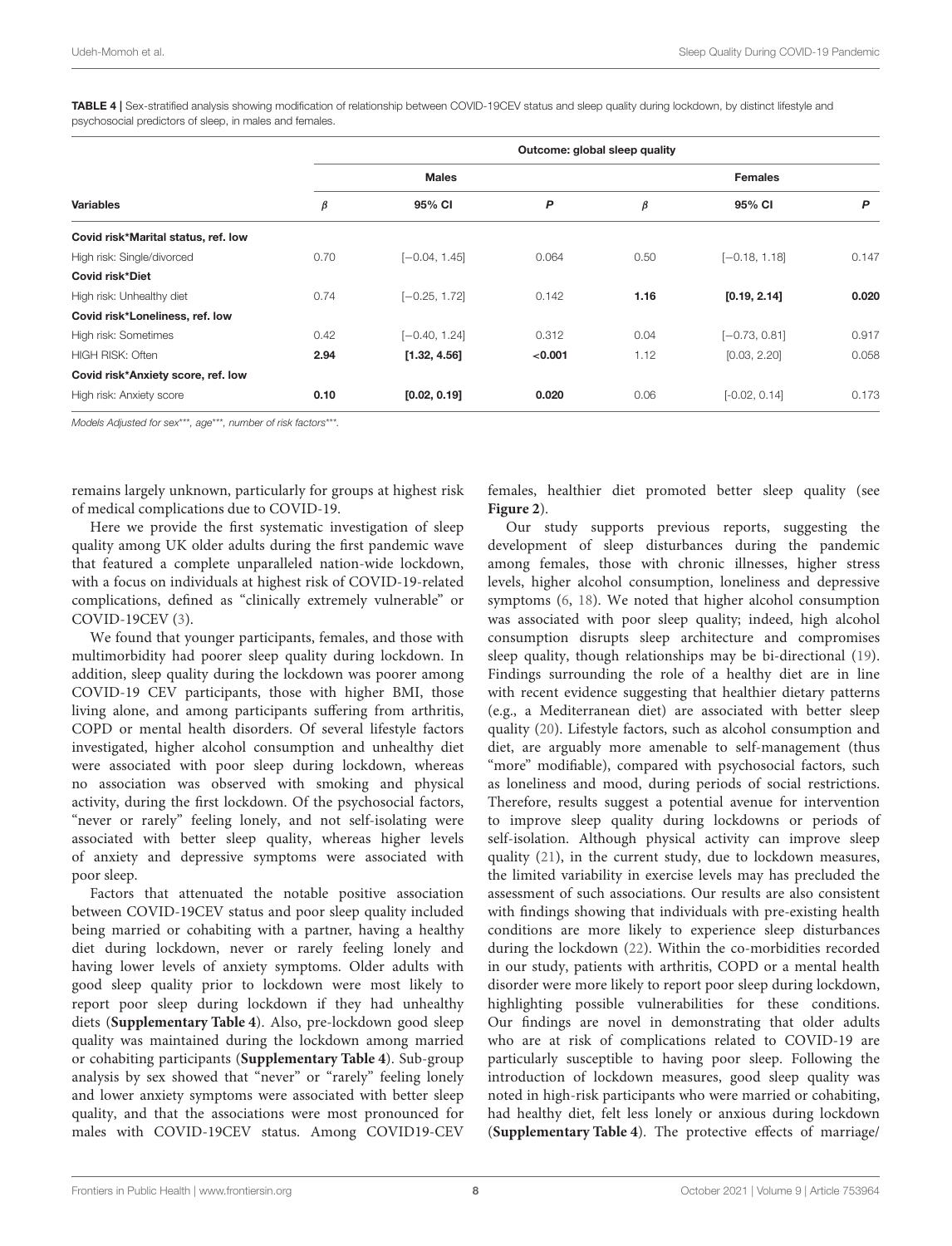

<span id="page-8-0"></span>cohabiting were previously observed in a younger sample, albeit without consideration of COVID-complications riskstatus [\(22\)](#page-10-19). Like our study, anxiety and depressive symptoms have been associated with worse sleep quality, potentially related to abnormalities of the hypothalamic-pituitary-adrenal axis and resulting hypercortisolism [\(23\)](#page-10-20). Unhealthy diets have also been associated with poor sleep quality [\(11\)](#page-10-8). Such results further highlight the adverse effects of social isolation, loneliness and unhealthy lifestyle with regards to their effects on sleep.

An important contribution of our data is the sex differences observed within the COVID-19CEV group, with sleep quality being influenced more by anxiety and loneliness in males and diet in females. The majority of COVID-19 studies report a disproportional impact of the pandemic on mental health [\(24\)](#page-10-21) and sleep [\(6\)](#page-10-3) among women. With respect to high-risk status for COVID-19 complications, our findings highlight that sleep may be more disrupted in CEV males reporting symptoms of anxiety and loneliness, suggesting that specific mental health interventions may be appropriate for this group. On the other hand, females in this high-risk group might benefit from dietary interventions promoting a healthier diet. Similar to our findings, but outside of COVID-lockdown, Jaussent et al. found gender differences in sleep/diet associations, with a

Mediterranean diet being protective for sleep quality in women only [\(25\)](#page-10-22). We did not ask participants to endorse which dietary pattern they followed, but instead whether they believed their diet was "healthy or not during lockdown." Nonetheless, our results support targeted dietary modification in females at risk from COVID-19 complications. Taken together, these findings underscore the importance of understanding the role of moderating factors, such as sex and clinical vulnerability, in planning strategies for tailored public health intervention or promotion policies.

This study is not without limitations. These include the cross-sectional design (specifically addressing the period of the first lockdown), use of self-reported measures that may be vulnerable to participant bias, lack of data on sleep-related medications, and no objective sleep assessment and/or consensus sleep diary that might more accurately assess sleep quality. However, risk of bias due to cognitive impairment that may precipitate measurement error or data inaccuracies was mitigated as the CCRR study included cognitively healthy older adults from the CHARIOT register [\(13\)](#page-10-10), thus unlikely to have had significant difficulty in completing the survey accurately. Another key limitation is related to selection bias. Collection of data via on-line surveys may have inadvertently excluded individuals beyond the digital divide. Furthermore, we did not assess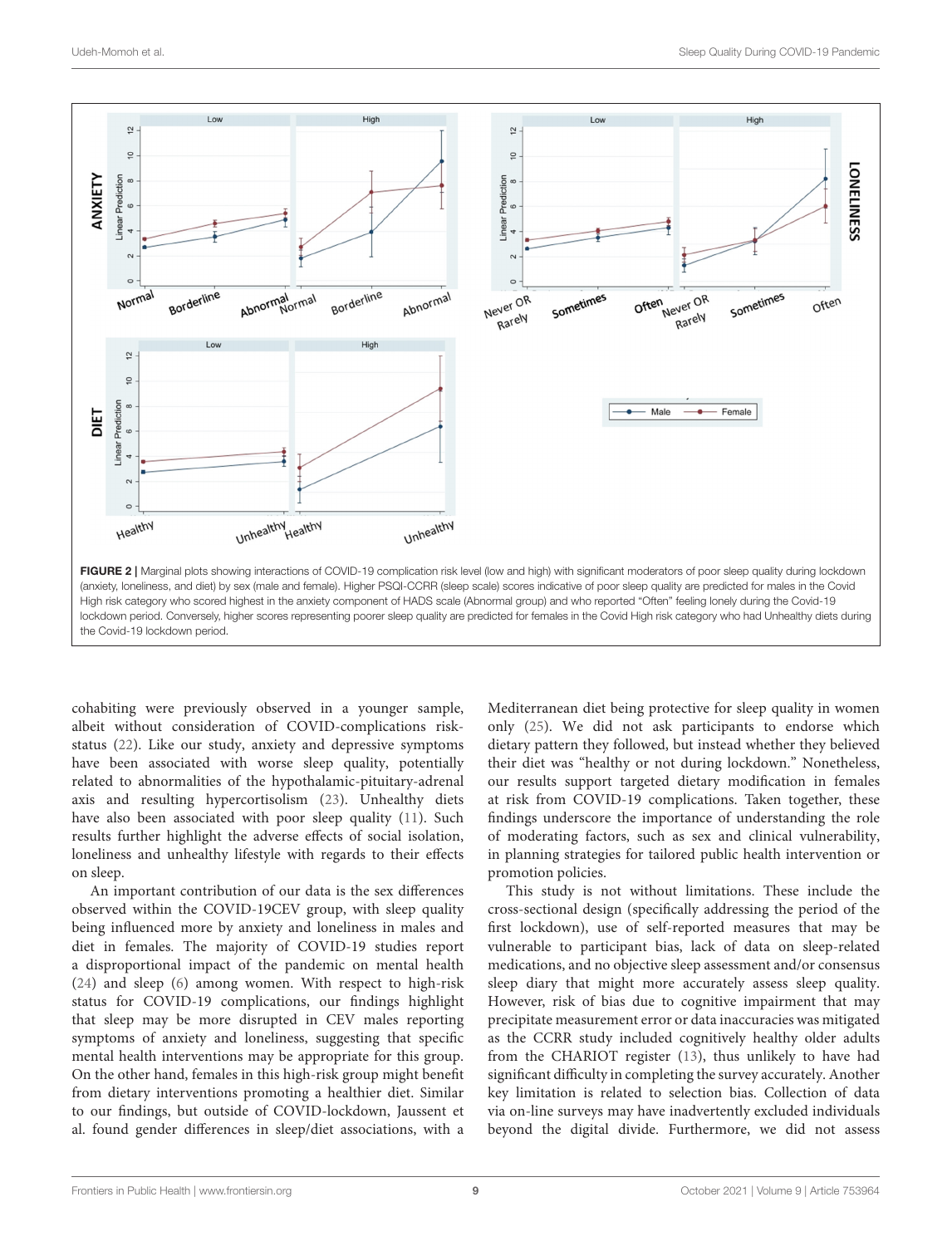coping strategies unlike other studies which found that resilience (i.e., increased adaptability to lockdown challenges) moderated the relationship between social isolation and sleep quality [\(26\)](#page-10-23). Similarly, we did not record personality trait variables, such as emotional stability, intellect and extraversion, which were associated with improved psychosocial and behavioural outcomes during lockdown in the older old [\(27\)](#page-10-24). Apart from furlough status, we also did not assess adverse life impacts of the pandemic on sleep quality [\(28\)](#page-10-25). Furthermore, our sample is overwhelmingly white. Sleep differences have been observed between ethnic groups [\(29\)](#page-10-26) and a recent report suggested that sleep in ethnic minority groups is disproportionately affected by COVID-19 and lockdown restrictions [\(30\)](#page-10-27). However, their study considered all age groups over 16 years, did not distinguish those with and without "clinically extremely vulnerable" status and had no data on diet and other lifestyle factors. Future research exploring COVID/lockdown restrictions on sleep quality should aim to explore these factors, and interactions thereof, with ethnicity to better inform targeted public health intervention strategies.

Nonetheless, our study has several strengths. We have used a large sample of older adults, including vulnerable participants at high risk for COVID-19-related complications. Our study is rich in individual-level data, including demographic, lifestyle and psychosocial, as well as measurements of both cohabitant status and feelings of loneliness, and the use of well-validated scales. The retrospective assessment of sleep quality prior to lockdown further allowed evaluation of the specific effect of the pandemic on sleep quality.

In conclusion, the initial UK COVID-19 lockdown had an impact on sleep quality among older adults, with several lifestyle and psychosocial factors playing an important role, that differ by COVID-19CEV status and sex. Importantly, most factors assessed in this study are modifiable and could be targeted to improve sleep among older adults, including those at risk for COVID-19-related complications; through health promotion, psychosocial support, and clinical interventions such as cognitive behavioural therapy for insomnia (CBTi) and sleep hygiene. Within the at-risk group, males and females might benefit from targeted mental health and dietary interventions, respectively. Our findings may inform future interventional research and tailor policy to address poor sleep in older adults and those deemed "clinically extremely vulnerable." Future work could expand on our research by assessing other vulnerability factors to sleep disruption and COVID-19-related complications, such as ethnicity and polypharmacy. Our next step will examine the longer-term impact of the distinct pandemic waves on sleep quality across distinct domains.

### **REFERENCES**

<span id="page-9-0"></span>1. Office of National Statistics. Deaths Due to COVID-19–Interactive Map 2021. (2021). Available online at: [https://www.ons.gov.uk/](https://www.ons.gov.uk/peoplepopulationandcommunity/healthandsocialcare/causesofdeath/articles/deathsduetocovid19interactivemap/2021-02-25)

# DATA AVAILABILITY STATEMENT

The raw data supporting the conclusions of this article will be made available by the authors, without undue reservation.

### ETHICS STATEMENT

The studies involving human participants were reviewed and approved by data collected as in this study are anonymized and kept strictly confidential in accordance with the UK General Data Protection Regulations (2016). The CCRR study was ethically approved by the Imperial College London Joint Research Compliance Office (20IC5942) and by the Health Research Authority (16/EM/0213). The patients/participants provided their written informed consent to participate in this study.

## AUTHOR CONTRIBUTIONS

CU-M conceived the sleep project, developed the sleep survey, conducted the analysis, and wrote the draught manuscript, with TW, SS, PG, and CR. SA-A and BZ advised on statistical methods. AW and JM supported with data cleaning and data management activities. CU-M, PG, CR, SA-A, CdJL, DS, TB, GP, CA, AM, AHM, HW, and LM developed the CCRR Study and are Study Investigators, with HW as Principal Investigator. All authors were involved in the interpretation of the results, as well as review and editing of the manuscript.

### FUNDING

This study was sponsored by Imperial College London and partly funded by the Imperial College Healthcare Trust, NIHR Biomedical Research Centre.

### ACKNOWLEDGMENTS

We thank the CCRR Study research team, study participants and study sponsor—Imperial College London. This study was also supported by the Imperial College Healthcare NHS Trust— Biomedical Research centre (ICHT-BRC). TB and AM are supported by the NIHR Applied Research Collaboration (ARC) NW London. The views expressed in this article are those of the authors and not necessarily those of the ICHT-BRC, NIHR or the Department of Health and Social Care.

### SUPPLEMENTARY MATERIAL

<span id="page-9-2"></span>The Supplementary Material for this article can be found [online at: https://www.frontiersin.org/articles/10.3389/fpubh.](https://www.frontiersin.org/articles/10.3389/fpubh.2021.753964/full#supplementary-material) 2021.753964/full#supplementary-material

[peoplepopulationandcommunity/healthandsocialcare/causesofdeath/articles/](https://www.ons.gov.uk/peoplepopulationandcommunity/healthandsocialcare/causesofdeath/articles/deathsduetocovid19interactivemap/2021-02-25) [deathsduetocovid19interactivemap/2021-02-25](https://www.ons.gov.uk/peoplepopulationandcommunity/healthandsocialcare/causesofdeath/articles/deathsduetocovid19interactivemap/2021-02-25) (accessed: May 18, 2021).

<span id="page-9-1"></span>2. Majeed A, Molokhia M. Vaccinating the UK against covid-19. BMJ. (2020) 371:m4654. doi: [10.1136/bmj.m4654](https://doi.org/10.1136/bmj.m4654)